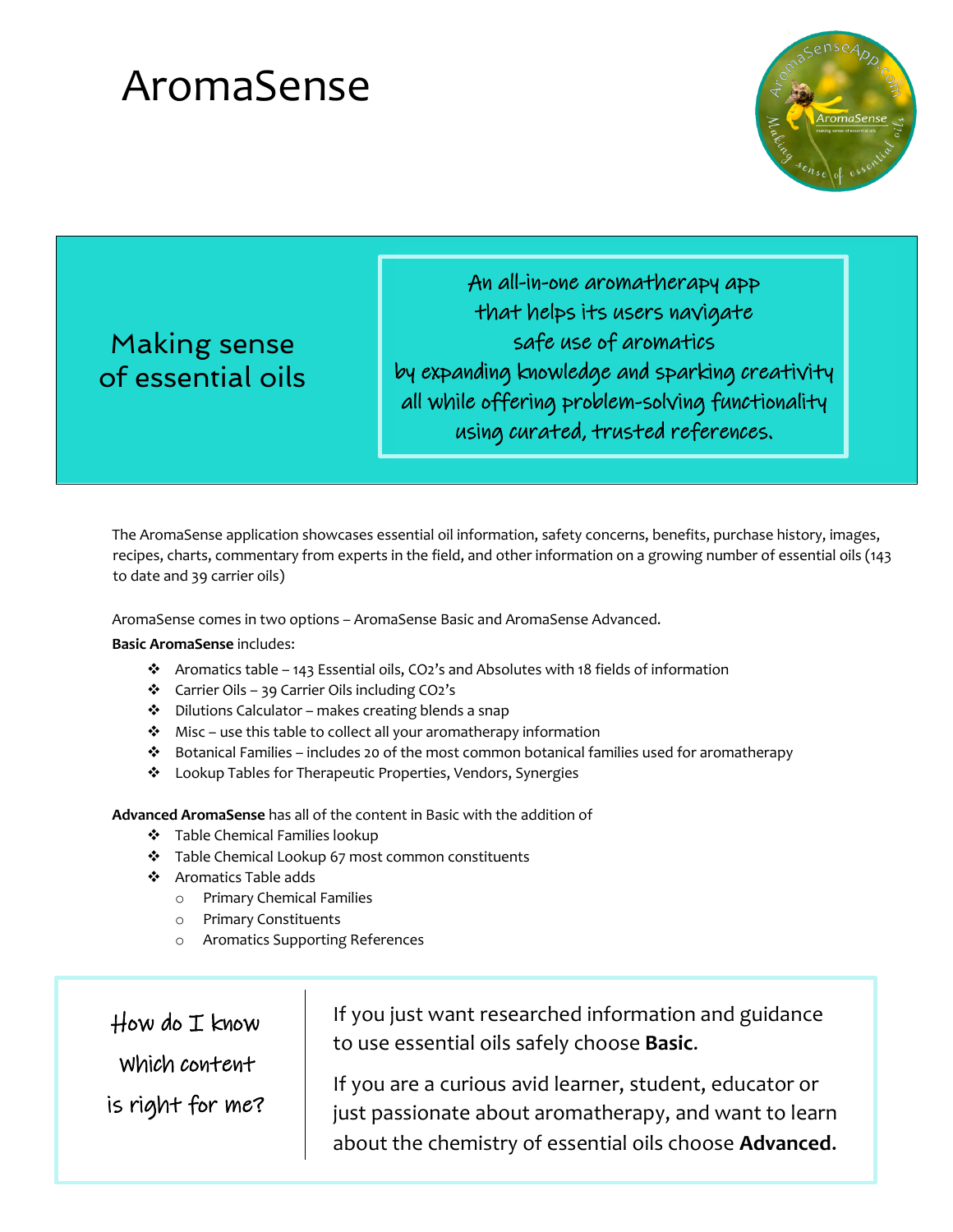

### Features and Uses

- Filter (on any field or multiple fields)
- Sort using multiple search criteria
- Add/update/delete records, fields or tables
- Hide fields
- Print one record, a record set, or use the built in app to create your own Monographs
- Change row height, particularly helpful for long text fields
- Export anything
- Form views, expanded field views
- Create new custom views including views created from a filter or sort
- Create Groupings
- Use colors to identify specific records
- Perform calculations per field or multi-field, use formula fields
- Link tables
- Watch videos or read articles to get the most out of Airtable

### Tables

The following are lists of the tables in the app along with a list of fields and descriptions of the fields to help you understand where to find information.

#### Aromatics Table

Where applicable, Kidsafe age, cautions, and dilution guidelines have primarily been taken from Tisserand & Young's Essential Oil Safety Version 2.

**Aromatics** the layman's name of the essential oil

#### **Botanical Name**

**Plant Part –** the part of the plant that's distilled to make the EO

**Safe Age -** (at what age is it safe to use the oil. Criteria is based on all oils unsafe for babies less than 2 years of age**.** Usage of essential oils on children is at user's own risk)

**Cautions** – any cautions associated with this oil will be listed here

**Dilution Guidelines** (if any)

**Chemical Family** (primary family listed first)

**Extraction Method** (primary method; if different buying choice, captured in EO Purchase Info table; for example, you purchase a CO2 of the EO, capture that when you enter your Purchase record)

**Perfume Note** – is it a Top, Middle, or Base Note? Sometimes it can be one or two **Botanical Family** 

**Therapeutic Properties** – what are the therapeutic benefits of the oil? A definition lookup table is available **Other Benefits** – for any other benefits not listed in the Therapeutic Properties

**Expert Notes** –what leading experts or websites say about the oil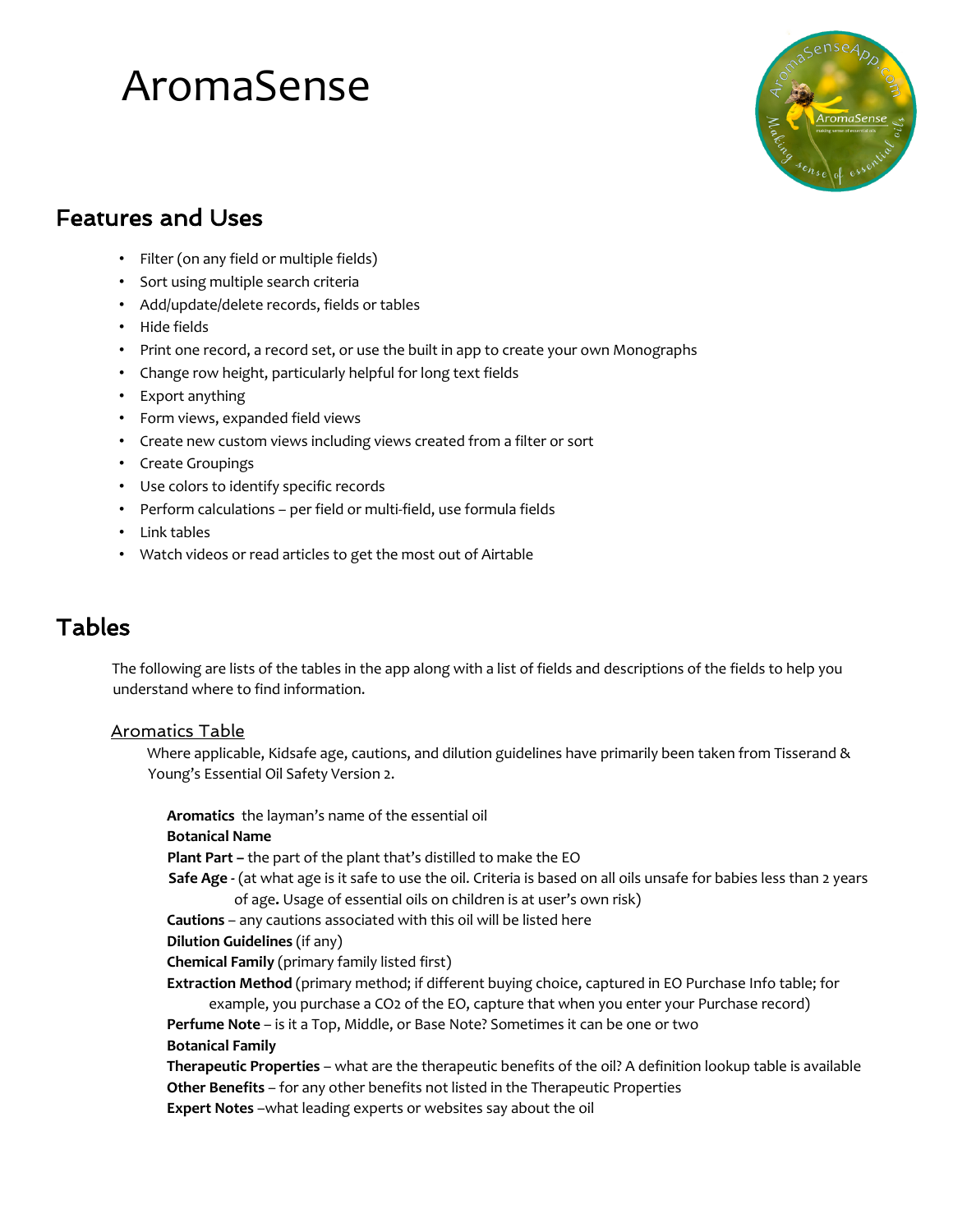

**Personal Notes** – add your own information for each aromatic with any other comments you want to capture about the oil **Photo/Video** – images or videos of the oil **Shelf Life** – how long in years is the expected shelf life of the oil **Attachments** – anything of note about the aromatic – sample GC's, research, or your own files **Own It** – yes/no for quick reference when using filters for searching criteria **Misc Links** – any links to records in the Misc table, identified by user **References** – any specific references for that aromatic

#### Advanced Version includes

**Primary Chemical Family** – what chemical family / functional group of main constituents **Primary Constituents** – what are the top one, two or three top constituents for that oil **Constituent Values** – the aromatic's constituent profile from Tisserand's Essential Oil Safety v2

#### Carrier Oils Table

The carrier oils you choose are just as important as the essential oils and for that reason AromaSense gives you a table dedicated to understanding them.

**Name** – layman's name of the oil **Botanical Name Viscosity Shelf Life Contains** – what vitamins, minerals, etc are in the CO **Uses** – skin care, hair care, massage, cosmetics **Therapeutic Properties** – what are the therapeutic benefits of this CO **Good For** – what are some of the ways to use this CO **Images** – image of the plant **Expert Notes -** what leading experts or websites say about the oil **Personal Notes -** add your own information for each aromatic with any other comments you want to capture about the oil **Attachments** 

#### Dilutions Calculator

Calculate the proper dilutions for your blends using the Dilutions Calculator.

Choose from mL or Oz, specify how much, what percentage dilution you want, and the calculator will tell you how many drops you need.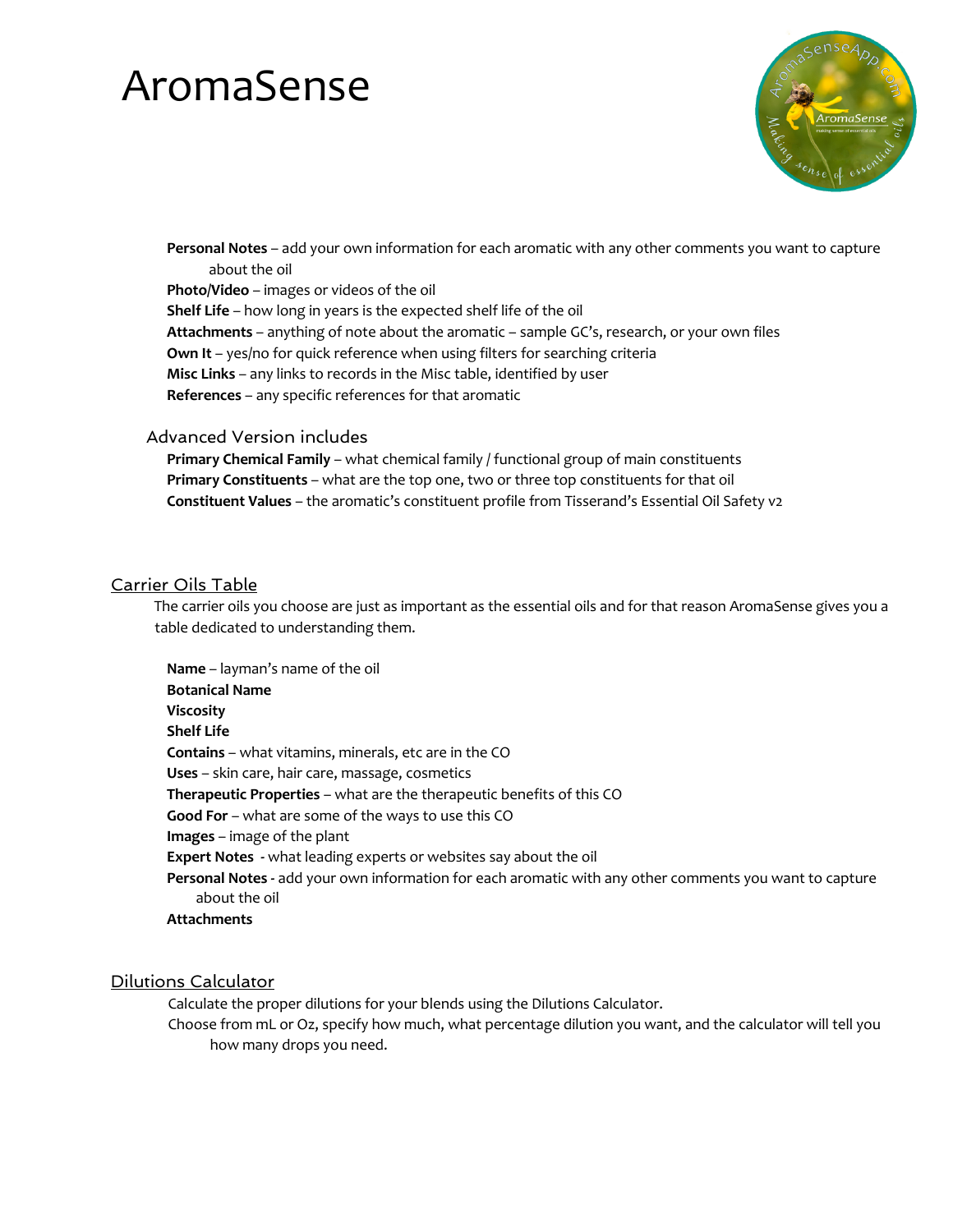

#### Misc Table

Table for your favorite articles, charts, recipes, blends, everything regarding essential oils and aromatherapy to collect and store all in one place for easy reference. Easy to search, easy to find.

#### **Name**

**Category** – Article, Charts, Expert Tips, Image, Link, Master Blend, Recipe, create your own **Rating –** based on 1-5 scale **Ingredients** – Identify ingredients which you can sort, filter **Directions –** if it's a recipe or a blend, you can add the directions here **Therapeutic Benefits Personal Notes -** add your own information for each aromatic with any other comments you want to capture **Attachments** – when available **Source** – where the information was found, include URL when available **Favorite** – check so you can sort/filter records by your favorites **Link to Aromatics** – use this field to link your record to a specific aromatic

#### Botanical Families

**Family Name Description** – Basic description of the family **Plant Example** – an image of a plant in the family

#### Therapeutic Property Lookup

Not sure of all those therapeutic properties of the oils? Use this table to check the definition. **Therapeutic Property Definition Notes Attachments**

#### Purchase Info Table

For the AromaSense FULL version users, the Purchase Info Table provides the fields you need to keep track of all those purchases – this table is linked to the EO Info and the Carrier Oils tables when the record is created from the oil record within that table.

#### **EO Name**

**Vendor** – where was the oil purchased **Purchase Date** – when was the oil purchased **Product Size** – what size was the bottle purchased **Purchase Price** – what was the price of the oil **Extraction Method** – what was the extraction method of the oil; option list **Distillation Date** – when was the oil distilled **Harvest Location** – where was the oil grown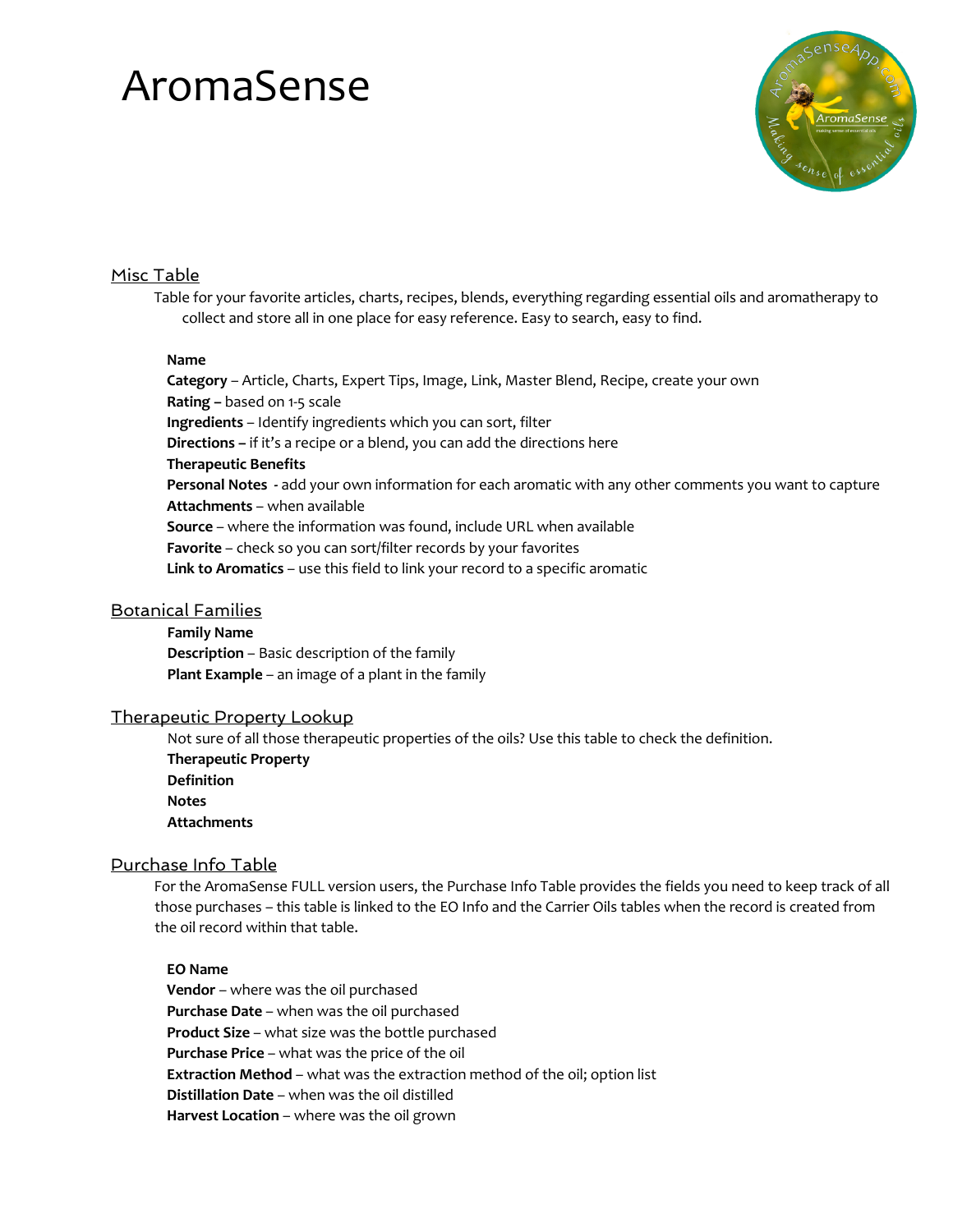

#### Vendor Lookup

Want to know a supplier you can trust? We've included a few WE trust and you can add your own.

#### Synergies Table

Many essential oil users like to purchase synergies as well as single essential oils. For that reason, AromaSense provides a table highlighting the brand synergies, the oils in the synergies and a description of what the synergy is used for.

#### **Synergy Name**

**Brand Kidsafe** (yes/no) **Ingredients** - can be just EO or EO drops if known **Description** – what is the synergy used for **Directions** – how do you use the synergy **Attachments** – if applicable

### Additional Tables in AromaSense Advanced

#### Chemical Families

**Therapeutic Benefits** – General benefits for each family **Main Chemicals** – Some common constituents from that family **Shelf Life** – General shelf life guidelines **Aroma** – the general aroma **Safety** – any safety cautions **Dilution Guide** – general safe dilutions **Expert Notes** - **Common Eos** – list of essential oils high in the chemical family **Common Constituents** – field identifying some common molecules **Examples** of the pictorial structure of the constituents

#### Chemical Lookup

**Chemical Family Oils High In –** names of aromatics that contain high levels of the chemical **Therapeutic Benefits** – therapeutics we know for that chemical **Notes -** additional **Attachments** – picture of the chemical **Aromatics Table adds**

- Primary Chemical Families
- Primary Constituents
- Aromatics Supporting References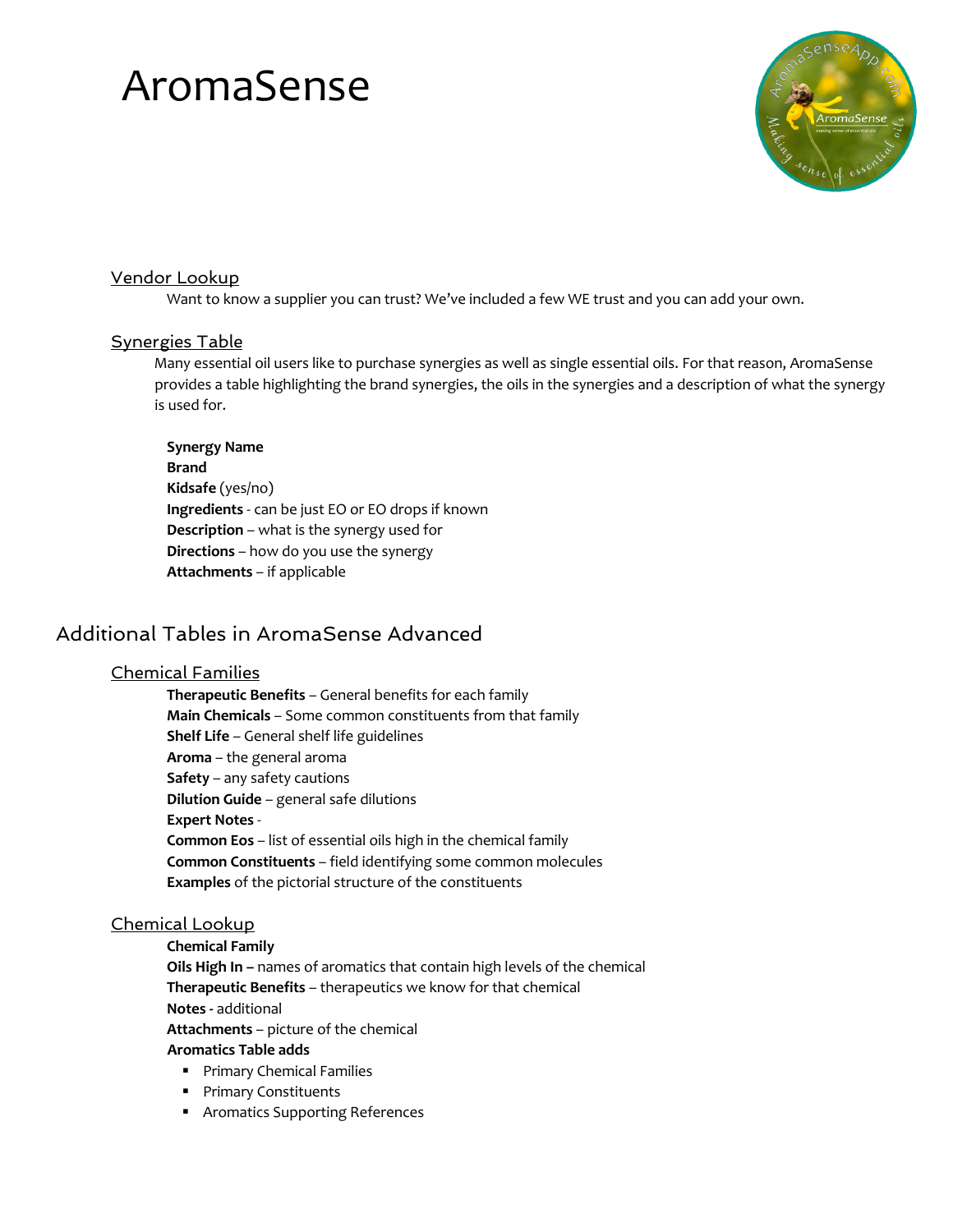

### LIABILITY DISCLAIMER

The developers of this software application are not doctors. The data within this application should not replace medical advice.

- Please go to a doctor if you have any medical issues.
- While we have taken every effort to provide accurate information within this application and have researched thoroughly, it is still your responsibility to research each oil and determine if it is the right oil for you.
- If you have allergies to any of the plants, please do not use the oils from those plants.
- If you have children, please take the time to make sure the oils are kid safe for the age(s) of your child(ren). The Safe for Kids ages are based on expert notes, but if there was doubt, the developers erred on the side of caution.
- If you are pregnant or breastfeeding, please research oils that are safe to use during this time in your life.
- If you are on medications, please take time to research each oil to see if there are restrictions for the medications you are on. If you have special medical conditions, it is your responsibility to research the oils that may affect your condition. AromaSense takes no responsibility for any inaccuracies in the data and holds you solely responsible if you choose to use the oils.
	- Safety does not include oral use and taking aromatics internally should only be done with the direction of a clinical aromatherapist with a background in aromatic medicine.

By downloading this app, you understand that you are accepting sole responsibility to use the application, that you do not hold Lynnette Crouse, AromaSense, any of the contributors, or any of the contents of this app responsible for what happens as a result of your use of essential oils.

### USER AGREEMENT

Initial installation is much easier if you are on a computer or laptop.

Remember to install Airtable on your mobile devices to access AromaSense from those mobile devices.

Support for AromaSense is through AromaSense and AromaSenseApp@outlook.com and not through Airtable Support. Airtable Support is available for questions about Airtable functionality.

### CONDITIONS OF USE

•Your purchase of AromaSense is for a SINGLE user and is not to be given or shared with any other party or parties.

•You may modify YOUR COPY AromaSense to meet your own individual needs. However, you may NOT modify AromaSense including your copy, then share it, or sell it, to other parties.

•By purchasing AromaSense you indicate that you will adhere to the above conditions.